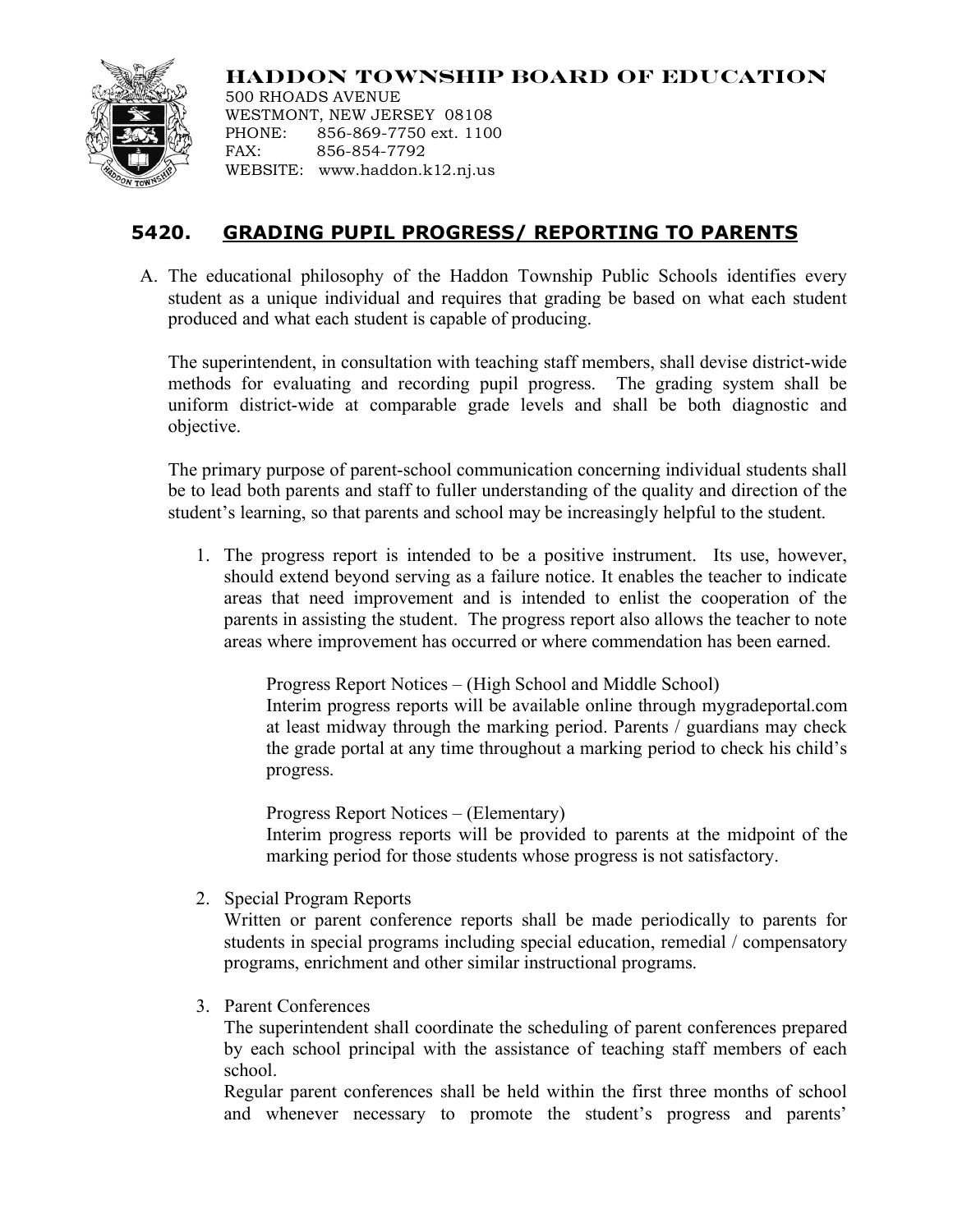understanding. Special school conferences shall be arranged on the basis of student need and parental or teacher-principal request.

- B. Grades are a teacher's judgment of a student's performance. Grades shall be derived from the measurement of what an individual student has produced during the year and what the same student is capable of producing. All grades shall be based on homework, class work and assessment, objectively weighted and computed by the teacher.
	- 1. The Meaning of Letter Grades Grades shall be assigned A, B, C, D, F, I, M.A grade of D or higher qualifies a student to pass a course and receive appropriate credit.

Guidelines for the determination of letter grades are as follows:

| Grade         | Verbal Meaning           | Numerical Meaning |
|---------------|--------------------------|-------------------|
| $\mathbf{A}$  | Excellent                | 100-93            |
| B             | Good                     | 92-85             |
| $\mathcal{C}$ | Fair                     | 84-77             |
| D             | Poor                     | 76-70             |
| $\mathbf{F}$  | Failure                  | $69-0$            |
| WP            | <b>Withdraw Passing</b>  | 100-70            |
| WF            | Withdraw Failure         | $69-0$            |
| I             | Incomplete               |                   |
| p*            | Progress                 |                   |
| $NP*$         | No Progress              |                   |
| M             | <b>Medically Excused</b> |                   |

 \* These grades are reserved for emergent English Language Learners. Their progress is measured by their improvement in the use of the English language.

In the primary grades, an alternate, developmentally appropriate grading scale may be utilized for reporting purposes.

At the middle school level, an alternate grading scale may be utilized for the Advisory Class to reflect the nature of the course.

2. Criteria for Determining Marking Period Grades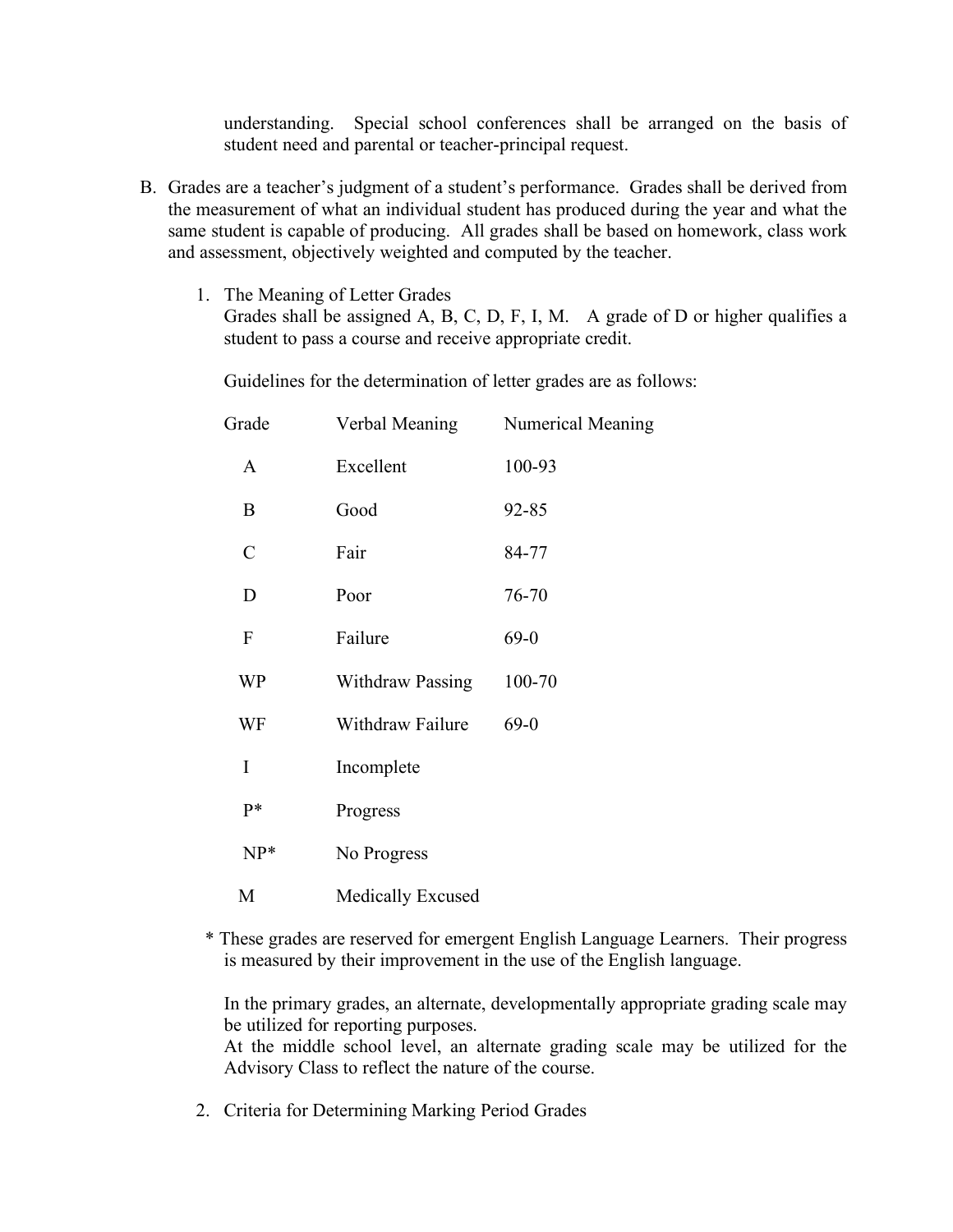The basic determinants for marking period grades are class work, homework and testing.

- a. Class work: This should include attendance, the quality of such factors as verbal or physical participation preparedness, attentiveness and conduct. In cases of severe attendance problems, attention should be given to the "Incomplete" and "Absences" policies described in the student handbook.
- b. Homework: Work assigned should be a meaningful part of classroom instruction and should not be used as a disciplinary measure. Continued failure to do homework should be reported to the guidance office / principal so that appropriate remedial action can be initiated. Additional or remedial assignments over and above regular assignments should serve the purpose of meeting each student's individual needs.
- c. Testing: In attempting to determine a fair grade, an adequate number of assessments should be administered during each marking period. Assessments should include a variety of approaches such as brief quizzes, unit assessments, special projects, etc. All assessments should strive to secure a measurement of the various aspects of each pupil's ability such as: retention and application of material, written expression, and critical thinking.

In consideration of the three areas listed above, the portion of the grade determined by the three factors does not necessarily warrant equal emphasis. Each is to be considered in light of the individual subject and the content of the work. The weight assigned is to be determined by the individual teacher. However, all three major areas must be considered, as well as the ability of the student in comparison to his achievement.

- 3. Additional Factors to be Considered in Determining Marking Period Grades
	- a. Incompletes (High School and Middle School)

An "I" (Incomplete) is given when course requirements for a given marking period have not been met. Generally, an absence of a few days should not necessitate the issuance of an "I" grade.

A student is given no longer than double the time of absence to complete his/ her work. In certain instances, the time period may be extended if such an extension is agreeable to both the teacher and student.

If the incomplete work is not made up within the appropriate time period, the teacher shall assign a mark of zero for the incomplete work and average the zero with all the other marks to determine the average.

b. Absences (High School and Middle School)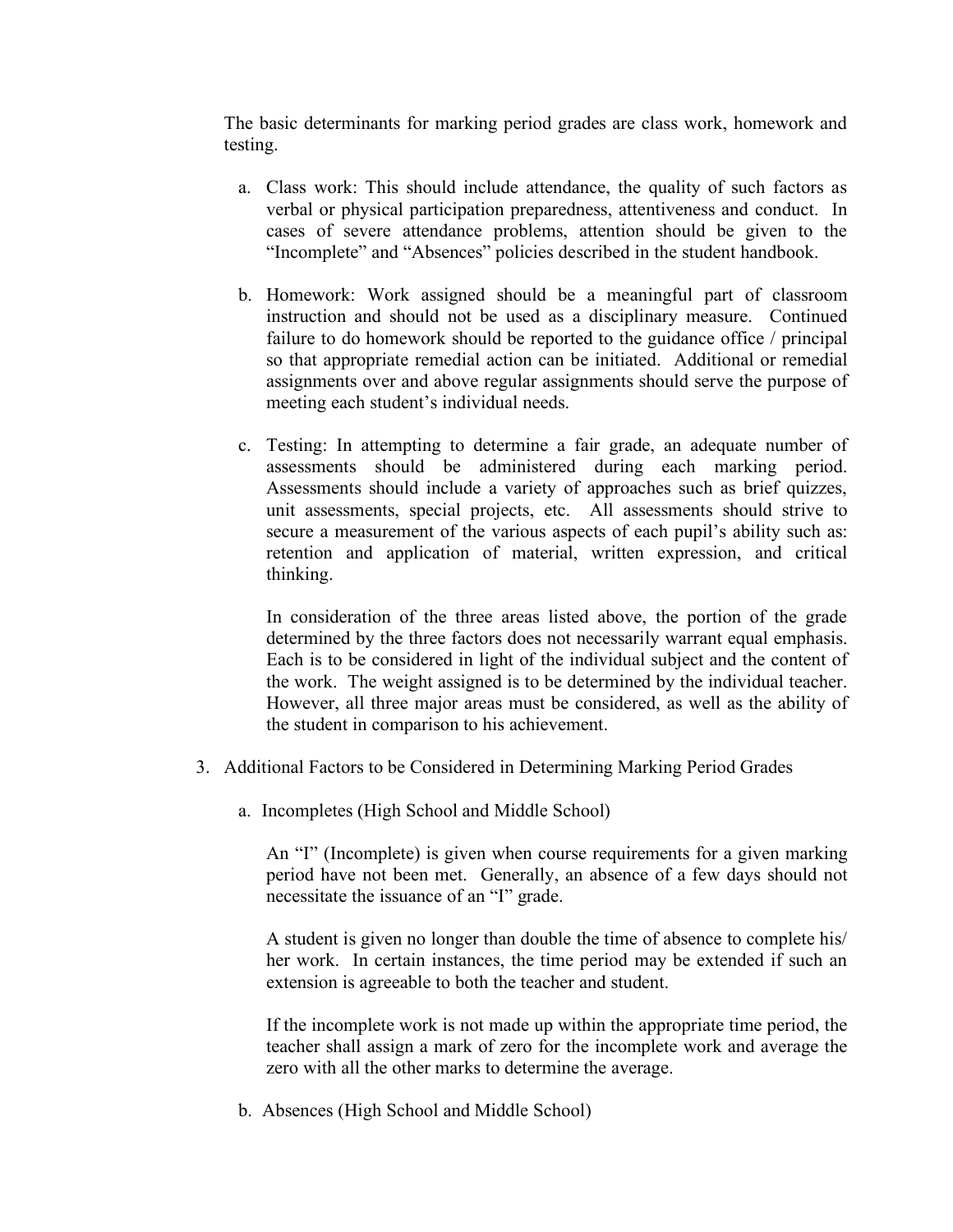- 1) Excused and Approved Absences: A student is responsible for making up work missed during an excused or approved absence. No penalty should be applied provided the work is completed within the time frame described in the "Incomplete" policy.
- 2) Truancy / Cutting Class: Students who absent themselves from class willingly and without school / parental / guardian permission shall be considered truant and shall receive a zero for all work missed. Truant students who choose to make up work missed for no credit should be permitted to do so.
- 3) All Absences: Students are expected to attend all classes. It must be recognized that it is impossible to satisfactorily make up some class work which has been missed (e.g. class participation, a concert, or a lab experiment with one's lab partner.) A teacher has the right to substitute other assignments in such cases. Excessive absences of any kind must be reflected in the class participation portion of the student's mark.
- c. Limited English Proficient Students

As long as a student is categorized as Limited English Proficient, the teacher will use the grades of progress / no progress until such time as the student is no longer determined to be Limited English Proficient. After a student exits from this category, the existing grading procedures of the district will apply to the student.

4. Sequential Course Requirements (High School)

A grade of "C" or higher shall be required to secure the school's recommendation to proceed to the next level course when such courses are sequential ( e.g. world languages, mathematics).

5. Weighted Courses (High School)

Several courses within the curriculum demand enough additional time, effort and ability that they should be considered accelerated courses. Consequently, for class rank purposes a bonus for each credit taken will be awarded for the following courses:

Advanced Placement Biology Honors English gr. 9,10,11 Accelerated Chemical Techniques Honors US History II Accelerated Algebra II/Trig Advanced Placement English Accelerated Geometry Parallels Accelerated Pre-Calculus Advanced Placement Statistics Advanced Placement Calculus AB Advanced Placement Calculus BC Advanced Placement American Government